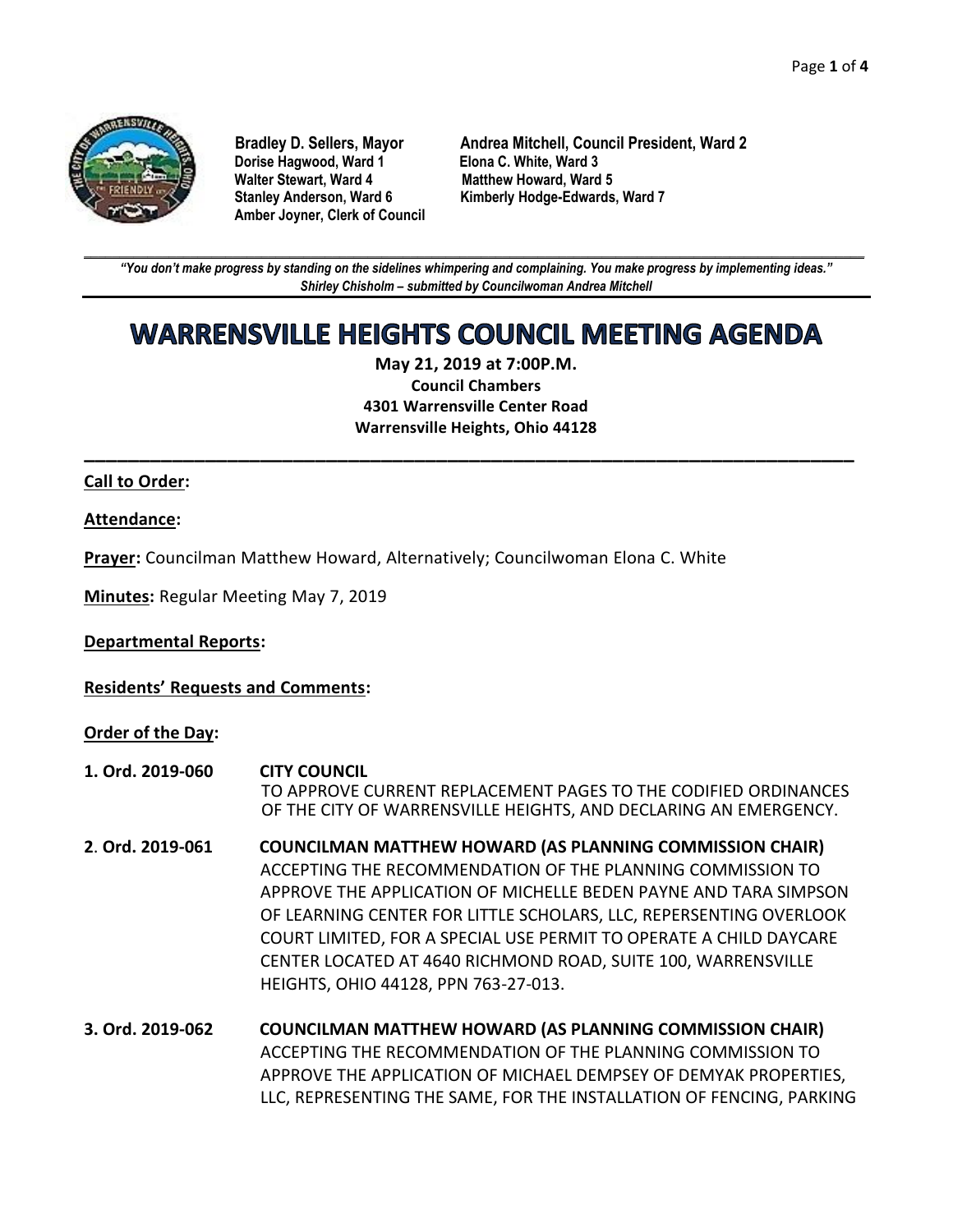AND AN EQUIPMENT STORAGE AREA TO BE LOCATED AT 21201 AND 21223 AURORA ROAD, WARRENSVILLE HEIGHTS, OHIO 44128, PPNS 762-28-003 AND 762-28-004

**4. Ord. 2019-063 COUNCILMAN MATTHEW HOWARD (AS PLANNING COMMISSION CHAIR)** ACCEPTING THE RECOMMENDATION OF THE PLANNING COMMISSION TO APPROVE THE APPLICATION OF DAVID WILKES OF HI-LITE MAINTENANCE, INC., REPRESENTING PARKWAY BUSINESS PLAZA LIMITED PARTNERSHIP, FOR THE INSTALLATION OF TWO (2) WALL SIGNS FOR 3B SUPPLY AND SECURASTOCK, LLC LOCATED AT 4400 RENAISSANCE PARKWAY, SUITE 5, WARRENSVILLE HEIGHTS, OHIO, 44128, PPN 763-05-003.

**5. Ord. 2019-064 COUNCILMAN MATTHEW HOWARD (AS PLANNING COMMISSION CHAIR)** ACCEPTING THE RECOMMENDATION OF THE PLANNING COMMISSION TO APPROVE THE APPLICATION OF LOU BELKNAP OF AGILE SIGN & LIGHTING MAINTENANCE, INC., REPRESENTING STORAGE ZONE OF WARRENSVILLE HEIGHTS, FOR THE INSTALLATION OF FIVE (5) SIGNS FOR CUBESMART LOCATED AT 24900 EMERY ROAD, WARRENSVILLE HEIGHTS, OHIO, 44128, PPN 763-20- 009.

- **6. Ord. 2019-065 COUNCILMAN MATTHEW HOWARD (AS PLANNING COMMISSION CHAIR)** ACCEPTING THE RECOMMENDATION OF THE PLANNING COMMISSION TO APPROVE THE APPLICATION OF LOU BELKNAP OF AGILE SIGN & LIGHTING MAINTENANCE, INC., REPRESENTING 4670-4700-4760 RICHMOND ROAD, LLC, FOR THE INSTALLATION OF FIVE (5) SIGNS FOR DAVITA KIDNEY CARE LOCATED AT 4760 RICHMOND ROAD, WARRENSVILLE HEIGHTS, OHIO, 44128, PPN 763-27- 005.
- **7. Ord. 2019-066 COUNCILMAN MATTHEW HOWARD (AS PLANNING COMMISSION CHAIR)** ACCEPTING THE RECOMMENDATION OF THE PLANNING COMMISSION TO APPROVE THE APPLICATION OF PAUL DIGIORGIO OF CHAGRIN VALLEY BEVERAGE, LLC, REPRESENTING OVERLOOK COURT LIMITED, FOR THE OPERATION OF A BEVERAGE STORE TO BE LOCATED AT 4620 RICHMOND ROAD, WARRENSVILLE HEIGHTS, OHIO 44128, PPN 763-27-013.

**8. Ord. 2019-067 COUNCILMAN MATTHEW HOWARD (AS PLANNING COMMISSION CHAIR)** ACCEPTING THE RECOMMENDATION OF THE PLANNING COMMISSION TO APPROVE THE APPLICATION OF KEVIN FENG OF NETWORK BUILDING & CONSULTING, LLC, REPRESENTING AMERICAN TOWER COMPANY, FOR THE REPLACEMENT OF SIX (6) REMOTE RADIO UNITS LOCATED AT 22021 EMERY ROAD, WARRENSVILLE HEIGHTS, OHIO 44128, PPN 761-21-004.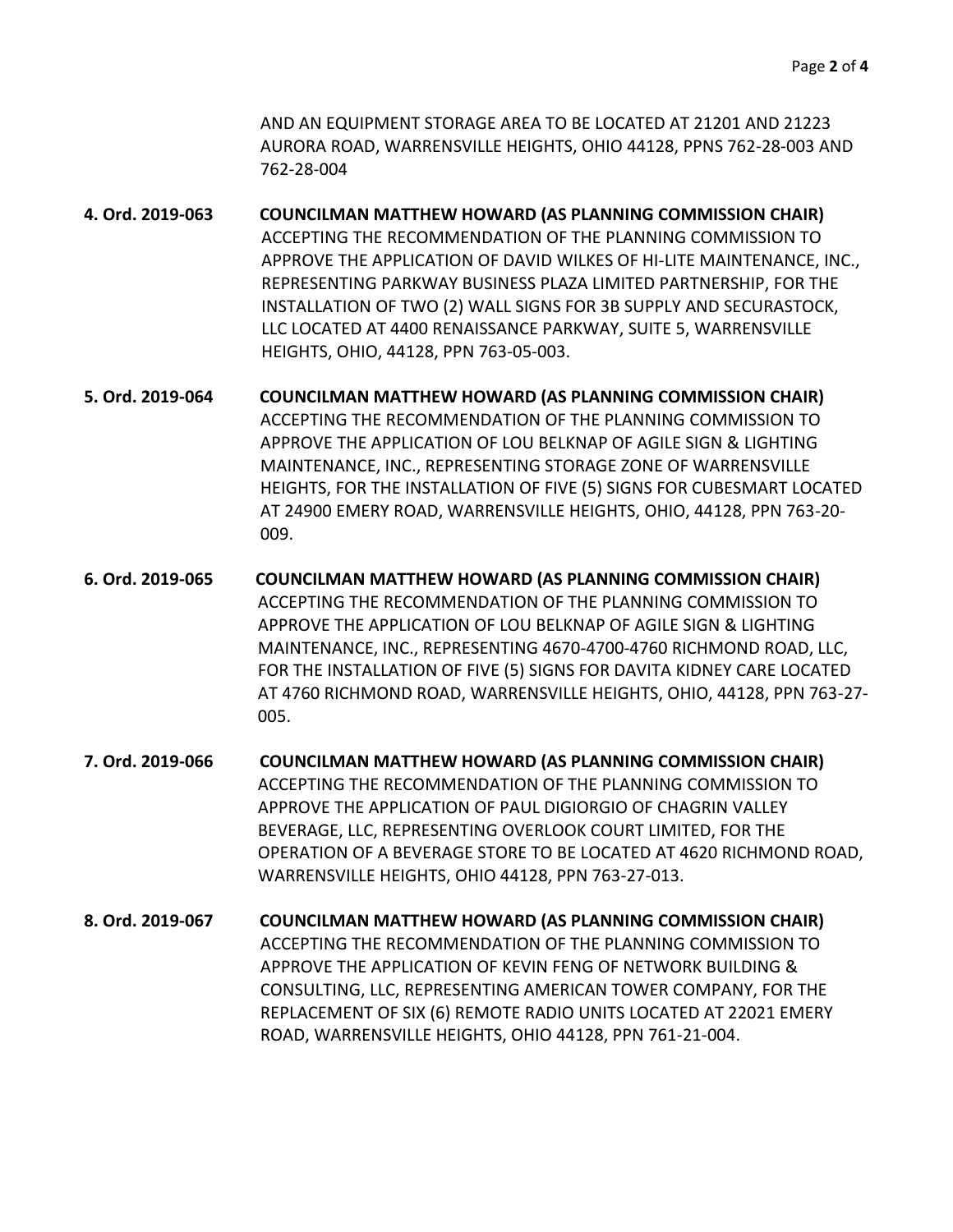**9. Ord. 2019-068 MAYOR BRADLEY D. SELLERS** AUTHORIZING THE ADMINISTRATION OF THE CITY OF WARRENSVILLE HEIGHTS TO ADOPT A TAX BUDGET FOR THE FISCAL YEAR 2020, AND DECLARING AN EMERGENCY.

**10. Ord. 2019-069 MAYOR BRADLEY D. SELLERS**  AUTHORIZING THE MAYOR TO RENEW AN AGREEMENT WITH SUPERION FOR JUNE 1, 2019 THROUGH MAY 30, 2020 TO CONTINUE RECEIVING ANNUAL SUPPORT SERVICE, UPDATES AND CLOUD BASED STORAGE FOR THE FINANCIAL TRANSACTIONS OF THE CITY OF WARRENSVILLE HEIGHTS, AND DECLARING AN EMERGENCY.

#### **11. Ord. 2019-070 MAYOR BRADLEY D. SELLERS PULLED FROM AGENDA**

AUTHORIZING THE ADMINISTRATION OF THE CITY OF WARRENSVILLE HEIGHTS TO ENTER INTO AN AGREEMENT WITH THE TEAMSTERS LOCAL 436 (FORMERLY LOCAL 244) FOR THE PERIOD OF JANUARY 1, 2018 THROUGH DECEMBER 31, 2020, AND DECLARING AN EMERGENCY.

#### **12. Ord. 2019-071 MAYOR BRADLEY D. SELLERS**

AUTHORIZING THE MAYOR TO ENTER INTO A REAL ESTATE PURCHASE AGREEMENT BETWEEN THE WARRENSVILLE HEIGHTS LAND REUTILIZATION PROGRAM AND GENEVA WARD FOR THE SALE OF PERMANENT PARCEL NUMBER 763-08-027 (LOT 20) LOCATED AT THE CHATEAUX OF EMERY WOODS DEVELOPMENT IN THE CITY OF WARRENSVILLE HEIGHTS, AND DECLARING AN EMERGENCY.

# **13. Res. 2019-018 MAYOR BRADLEY D. SELLERS** AUTHORIZING THE CITY OF WARRENSVILLE HEIGHTS TO DONATE \$10,000.00 TO THE OHIO UNIVERSITY HERITAGE COLLEGE OF OSTEOPATHIC MEDICINE'S ASPIRING DOCTORS PROGRAM TO ASSIST WITH VARIOUS UPCOMING PROJECTS.

# **14. Res. 2019-019 MAYOR BRADLEY D. SELLERS** AUTHORIZING THE CITY OF WARRENSVILLE HEIGHTS TO DONATE \$10,000.00 TO THE WARRENSVILLE HEIGHTS BRANCH OF THE CUYAHOGA COUNTY PUBLIC LIBRARY TO ASSIST THE WARRENSVILLE HEIGHTS' BRANCH LIBRARY'S EARLY READER SUMMER CAMPS.

# **15. Res. 2019-020 MAYOR BRADLEY D. SELLERS** AUTHORIZING THE CITY OF WARRENSVILLE HEIGHTS TO DONATE \$10,000.00 TO THE CLEVELAND CLINIC FOUNDATION IN SUPPORT OF THE SOUTH POINTE HOSPITAL'S CANCER PREVENTION AND OUTREACH PROGRAM.